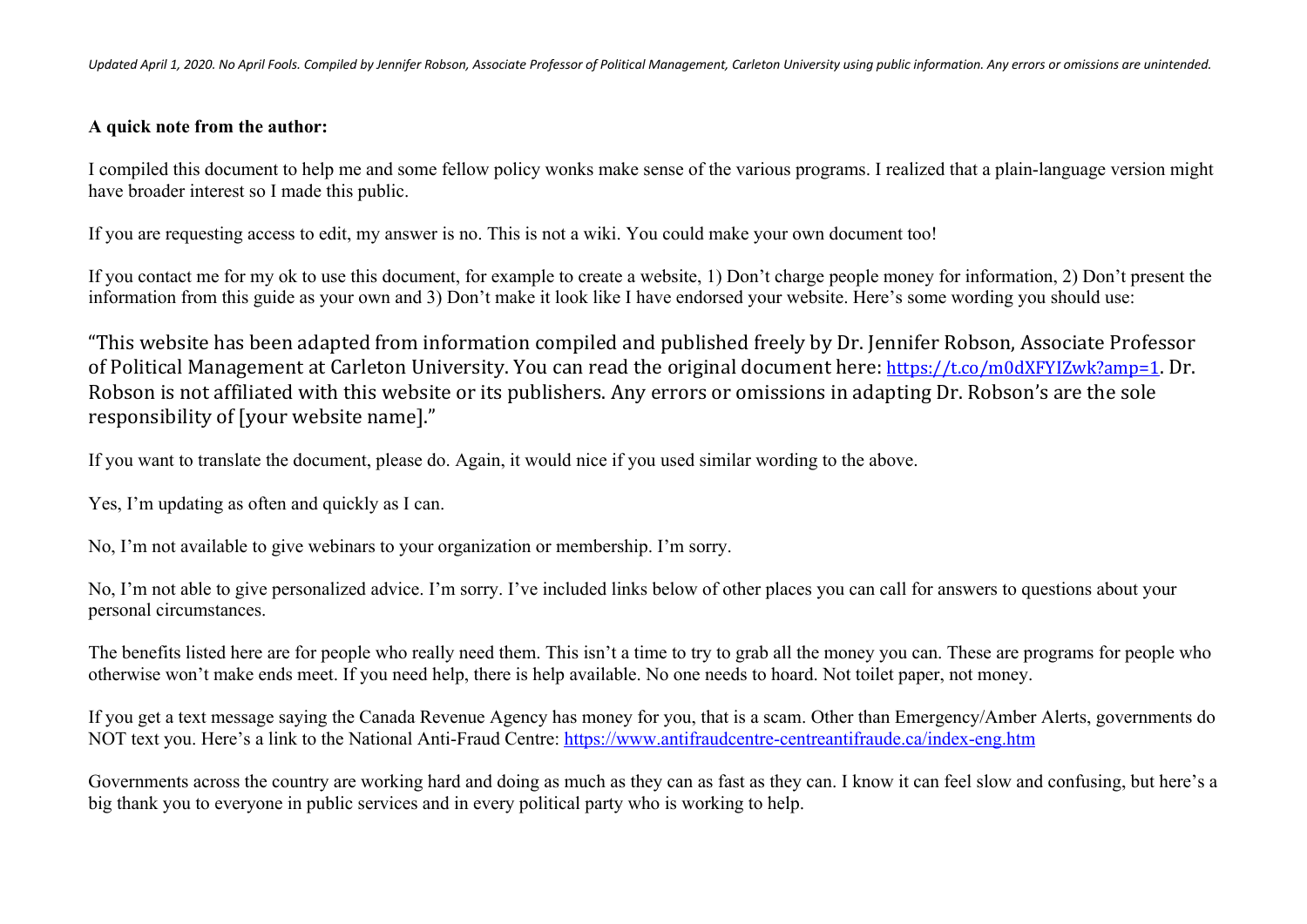|              | Who can I call for information or to ask a question about financial support from government right now?                                                                                    |
|--------------|-------------------------------------------------------------------------------------------------------------------------------------------------------------------------------------------|
| Anywhere in  | 1-800-O-Canada (1-800-622-6232)                                                                                                                                                           |
| Canada       | Canada Revenue Agency:                                                                                                                                                                    |
|              | 1-800-959-8281 help with MyAccount                                                                                                                                                        |
|              | 1-800-387-1193 help with benefits                                                                                                                                                         |
|              | 1-866-426-1527 help with benefits for callers in the North                                                                                                                                |
|              |                                                                                                                                                                                           |
|              | You can also call the constituency office of your Member of Parliament. They can often help answer questions and get information to you. You can look up your local MP (using your postal |
|              | code) here: https://www.ourcommons.ca/members/en/search                                                                                                                                   |
|              |                                                                                                                                                                                           |
| <b>BC</b>    | Government of BC:                                                                                                                                                                         |
|              | Call: 1-888-COVID-19                                                                                                                                                                      |
|              | Text: 1-604-630-0300                                                                                                                                                                      |
|              | You might also contact the constituency office of your MLA. You can look up your MLA here: https://www.leg.bc.ca/learn-about-us/members                                                   |
|              |                                                                                                                                                                                           |
|              | You might also contact your local municipal office.                                                                                                                                       |
|              | Call 2-1-1 for information about support in your community                                                                                                                                |
| Alberta      | Government of Alberta:                                                                                                                                                                    |
|              | Call: 1-310-0000 toll free in the province                                                                                                                                                |
|              | You might also contact the constituency office of your MLA. You can look up your MLA                                                                                                      |
|              | here:http://www.assembly.ab.ca/net/index.aspx?p=mla_report&memPhoto=True&alphaboth=True&alphaindex=True&build=v&caucus=All&conoffice=True&legoffice=True&mememail=True                    |
|              | Call 2-1-1 for information about support in your community                                                                                                                                |
| Saskatchewan | Government of Saskatchewan:                                                                                                                                                               |
|              | Call: 1-800-667-6102                                                                                                                                                                      |
|              | You might also contact the constituency office of your MLA. You can look up your MLA here: https://www.legassembly.sk.ca/mlas/mla-contact-information/                                    |
|              |                                                                                                                                                                                           |
|              | You might also contact your local municipal office.                                                                                                                                       |
|              |                                                                                                                                                                                           |
|              | Call 2-1-1 for information about support in your community                                                                                                                                |
| Manitoba     | Government of Manitoba:                                                                                                                                                                   |
|              | Call: 1-866-626-4862 or live-chat at: https://www.gov.mb.ca/contact/                                                                                                                      |
|              | You might also contact the constituency office of your MLA. You can look up your MLA here: https://www.electionsmanitoba.ca/en/Voting/WhatsMyElectoralDivision                            |
|              |                                                                                                                                                                                           |
|              | You might also contact your local municipal office.                                                                                                                                       |
|              | Call 2-1-1 for information about support in your community                                                                                                                                |
| Ontario      | Government of Ontario:                                                                                                                                                                    |
|              | Call: 1-888-789-4199 (Ministry of Children, Community and Social Services - they handle benefits and financial help for Ontarians)                                                        |
|              | You might also contact the constituency office of your MPP. You can look up your MPP here: https://www.ola.org/en/members/current                                                         |
|              |                                                                                                                                                                                           |
|              | You might also contact your local municipal office.                                                                                                                                       |
|              |                                                                                                                                                                                           |
|              | Call 2-1-1 for information about support in your community                                                                                                                                |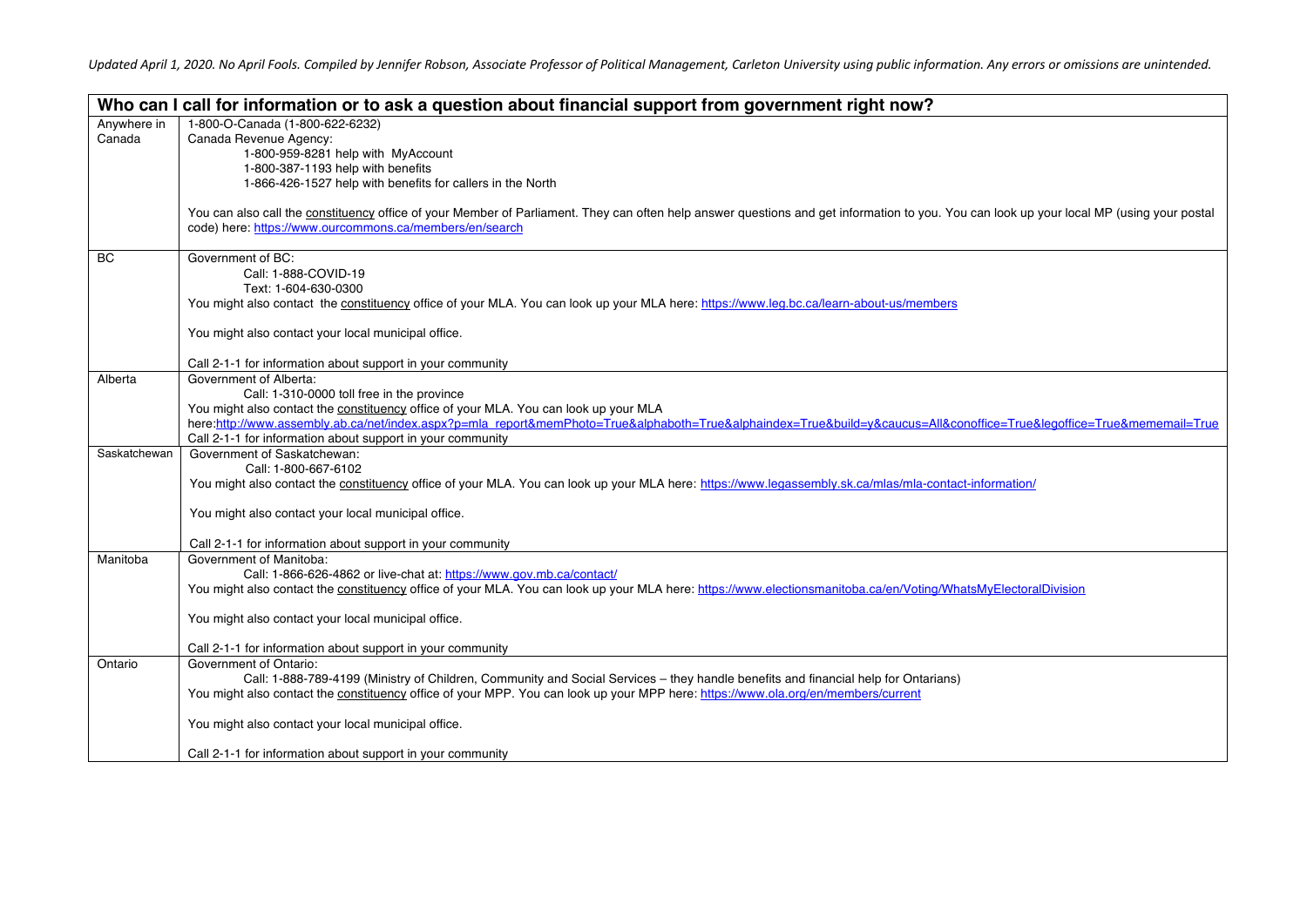| Quebec           | Government of Quebec:                                                                                                                                                             |
|------------------|-----------------------------------------------------------------------------------------------------------------------------------------------------------------------------------|
|                  | special line operated by the Red Cross: 1-800-863-6582                                                                                                                            |
|                  | Financial Assistance: 1-877-644-4545                                                                                                                                              |
|                  |                                                                                                                                                                                   |
|                  | You might also contact the constituency (electoral division) office of your MNA. You can look up your MNA here: http://www.assnat.qc.ca/en/deputes/allaire-simon-17941/index.html |
|                  |                                                                                                                                                                                   |
|                  | You might also contact your local municipal office.                                                                                                                               |
|                  |                                                                                                                                                                                   |
|                  | Call 2-1-1 for information about support in your community<br>Government of New Brunswick:                                                                                        |
| New              |                                                                                                                                                                                   |
| <b>Brunswick</b> | Call: 1-800-442-9799 (for emergency financial help)                                                                                                                               |
|                  | You might also contact the constituency (electoral division) office of your MLA. You can look up your MLA here: https://www2.qnb.ca/content/qnb/en/contacts/MLAReport.html        |
|                  | You might also contact your local municipal office.                                                                                                                               |
|                  |                                                                                                                                                                                   |
|                  | You can find local information here: http://www.nbinfo.ca/                                                                                                                        |
| Nova Scotia      | Government of Nova Scotia:                                                                                                                                                        |
|                  | Call: 1-800-670-4357                                                                                                                                                              |
|                  |                                                                                                                                                                                   |
|                  | You might also contact the constituency (electoral division) office of your MLA. You can look up your MLA here: https://enstools.electionsnovascotia.ca/edinfo2012/               |
|                  |                                                                                                                                                                                   |
|                  | You might also contact your local municipal office.                                                                                                                               |
|                  | Call 2-1-1 for information about support in your community                                                                                                                        |
| PEI              | Government of PFI ·                                                                                                                                                               |
|                  | Call: 1-800-236-5196                                                                                                                                                              |
|                  | Call: 902-368-6440 (for social assistance)                                                                                                                                        |
|                  |                                                                                                                                                                                   |
|                  | You might also contact the constituency (electoral division) office of your MLA. You can look up your MLA here: https://www.assembly.pe.ca/members                                |
|                  |                                                                                                                                                                                   |
|                  | You might also contact your local municipal office.                                                                                                                               |
|                  |                                                                                                                                                                                   |
|                  | Call 2-1-1 for information about support in your community                                                                                                                        |
| Newfoundland     | Government of Newfoundland and Labrador:                                                                                                                                          |
| and Labrador     | Call: 1-833-771-0696                                                                                                                                                              |
|                  | You might also contact the constituency (electoral division) office of your MLA. You can look up your MLA here: https://www.assembly.nl.ca/Members/members.aspx                   |
|                  |                                                                                                                                                                                   |
|                  | You might also contact your local municipal office or 3-1-1.                                                                                                                      |
|                  |                                                                                                                                                                                   |
| Yukon            | Government of Yukon:                                                                                                                                                              |
|                  | Call: 1-800-661-0408                                                                                                                                                              |
| Northwest        | Government of NWT:                                                                                                                                                                |
| Territories      | Call: (867) 767-9000                                                                                                                                                              |
| Nunavut          | Government of Nunavut:                                                                                                                                                            |
|                  | Call: (867) 975-5400                                                                                                                                                              |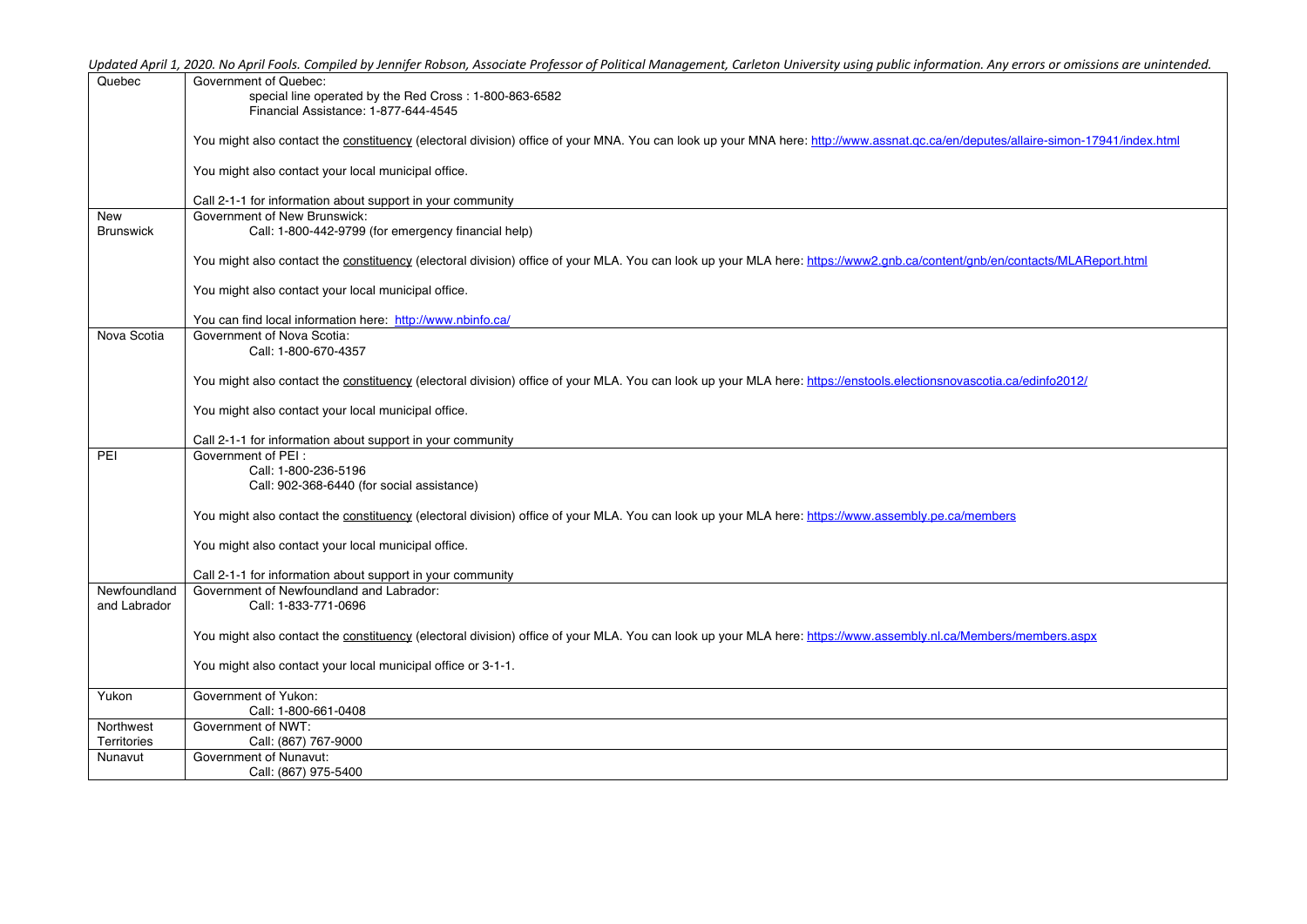|                                                                                                                | I need to take sick leave because I'm ill or self-isolating or have to quarantine.                                                                                                                                                                                                                                                                                                                                                                                                                                                                                                                                                                                                                                                                                                                                                                                                                                                                                                                                                                                                                                                                                                                                                                                                                                                                                                                                                                                                   |                                                                                                                                                                                                                                    |                                                                                                                                                                                                                                                                                                                                                                                                                                                                                                                                                                                                                                                                                                                                                                                                                                                                                                                                                                                                                                                                                                                                                                                                                                                                                                                                                                                                                                                                                                                                                                                                                                                                                              |  |
|----------------------------------------------------------------------------------------------------------------|--------------------------------------------------------------------------------------------------------------------------------------------------------------------------------------------------------------------------------------------------------------------------------------------------------------------------------------------------------------------------------------------------------------------------------------------------------------------------------------------------------------------------------------------------------------------------------------------------------------------------------------------------------------------------------------------------------------------------------------------------------------------------------------------------------------------------------------------------------------------------------------------------------------------------------------------------------------------------------------------------------------------------------------------------------------------------------------------------------------------------------------------------------------------------------------------------------------------------------------------------------------------------------------------------------------------------------------------------------------------------------------------------------------------------------------------------------------------------------------|------------------------------------------------------------------------------------------------------------------------------------------------------------------------------------------------------------------------------------|----------------------------------------------------------------------------------------------------------------------------------------------------------------------------------------------------------------------------------------------------------------------------------------------------------------------------------------------------------------------------------------------------------------------------------------------------------------------------------------------------------------------------------------------------------------------------------------------------------------------------------------------------------------------------------------------------------------------------------------------------------------------------------------------------------------------------------------------------------------------------------------------------------------------------------------------------------------------------------------------------------------------------------------------------------------------------------------------------------------------------------------------------------------------------------------------------------------------------------------------------------------------------------------------------------------------------------------------------------------------------------------------------------------------------------------------------------------------------------------------------------------------------------------------------------------------------------------------------------------------------------------------------------------------------------------------|--|
| Did you pay into<br>Employment<br>Insurance and did you<br>work at least 600<br>hours in the last 52<br>weeks? | Yes                                                                                                                                                                                                                                                                                                                                                                                                                                                                                                                                                                                                                                                                                                                                                                                                                                                                                                                                                                                                                                                                                                                                                                                                                                                                                                                                                                                                                                                                                  |                                                                                                                                                                                                                                    | <b>No</b>                                                                                                                                                                                                                                                                                                                                                                                                                                                                                                                                                                                                                                                                                                                                                                                                                                                                                                                                                                                                                                                                                                                                                                                                                                                                                                                                                                                                                                                                                                                                                                                                                                                                                    |  |
| Have you already<br>applied for EI?                                                                            | <b>No</b>                                                                                                                                                                                                                                                                                                                                                                                                                                                                                                                                                                                                                                                                                                                                                                                                                                                                                                                                                                                                                                                                                                                                                                                                                                                                                                                                                                                                                                                                            | <b>Yes</b>                                                                                                                                                                                                                         | No.                                                                                                                                                                                                                                                                                                                                                                                                                                                                                                                                                                                                                                                                                                                                                                                                                                                                                                                                                                                                                                                                                                                                                                                                                                                                                                                                                                                                                                                                                                                                                                                                                                                                                          |  |
|                                                                                                                | El Sickness Benefits are available. Here's how to apply.<br>Step 1: Ask your employer for a RECORD OF EMPLOYMENT. They will<br>either give you a paper copy or send an electronic copy directly to Service<br>Canada.<br>Step 2: Apply ASAP (even if you don't have your ROE yet)<br>If you can apply online (computer or mobile phone) go to:<br>https://srv270.hrdc-drhc.gc.ca/AW/introduction?GoCTemplateCulture=en-CA<br>If you can't apply online, call 1-833-381-2725 *This line is overloaded right<br>now. Be patient.<br>Important to know:<br>You DO NOT need a doctor's note for COVID-19.<br>March 27: SERVICE CANADA OFFICES ARE NOW CLOSED. We are<br>waiting to hear how the government will help people without a computer and<br>internet.<br>You can prove your identity to the government faster online if you use online<br>banking through your bank or credit union.<br>Check the labour rules on job protection for your province or federally (if you<br>work in banking, transportation, telecommunications or other federally<br>regulated industries). SEE LINKS LATER IN THIS DOCUMENT<br>AS OF APRIL 6, THERE WILL JUST BE ONE APPLICATION SITE FOR EI<br>SICKNESS AND CERB. YOU WON'T HAVE TO PICK BETWEEN THEM.<br>What you could receive (under the rules before CERB starts):<br>15 weeks of payments (directly into your bank account) worth up to 55% of<br>your usual pay or \$573 per week, whichever is less.<br>CERB will pay \$500 per week. | If you are not yet<br>receiving El<br>benefits, your<br>application will<br>automatically be<br>assessed for the<br>Canada <b>Sang</b><br>Emergency<br>Response<br>Benefit.<br>You do not need<br>to send in a new<br>application. | <b>Canada Emergency Response Benefit (CERB)</b><br>Step 1: Get ready to apply<br>If you can apply online (computer or mobile phone) go to and make sure you have a<br>MyAccount with the Canada Revenue Agency:<br>https://www.canada.ca/en/revenue-agency/services/e-services/e-services-<br>individuals/account-individuals.html<br>If you can't apply online, there will be a dedicated 1-800 number you can call. Keep<br>listening to the news or, in early April, call 1-800-O-Canada (1-800-622-6232).<br>March 27: SERVICE CANADA OFFICES ARE NOW CLOSED. We are waiting to hear how<br>the government will help people without a computer and internet.<br>Important to know:<br>To make applications faster, CRA is asking people to apply on different weekdays based<br>on the month of their birthday.<br>By law, you are eligible if you had at least \$5,000 in income from work (employment or<br>self-employment), El maternity or parental benefits or Quebec's parental benefits program<br>QPIP in the last year; AND you have had no income from employment, self-employment,<br>any El benefit or QPIP for at least 14 days in a row.<br>You can prove your identity to the government faster online if you use online banking<br>through your bank or credit union.<br>Check the labour rules on job protection for your province or federally (if you work in<br>banking, transportation, telecommunications or other federally regulated industries). SEE<br>LINKS LATER IN THIS DOCUMENT<br>What you could receive:<br>Lump sum of \$2,000 for every 4 weeks that you are eligible, to a maximum of 16 weeks<br>between March 15 (retroactive) and October 3, 2020 |  |
|                                                                                                                | Find out more: https://www.canada.ca/en/services/benefits/ei/ei-<br>sickness/apply.html                                                                                                                                                                                                                                                                                                                                                                                                                                                                                                                                                                                                                                                                                                                                                                                                                                                                                                                                                                                                                                                                                                                                                                                                                                                                                                                                                                                              |                                                                                                                                                                                                                                    | Find out more: https://www.canada.ca/en/services/benefits/ei/cerb-application.html                                                                                                                                                                                                                                                                                                                                                                                                                                                                                                                                                                                                                                                                                                                                                                                                                                                                                                                                                                                                                                                                                                                                                                                                                                                                                                                                                                                                                                                                                                                                                                                                           |  |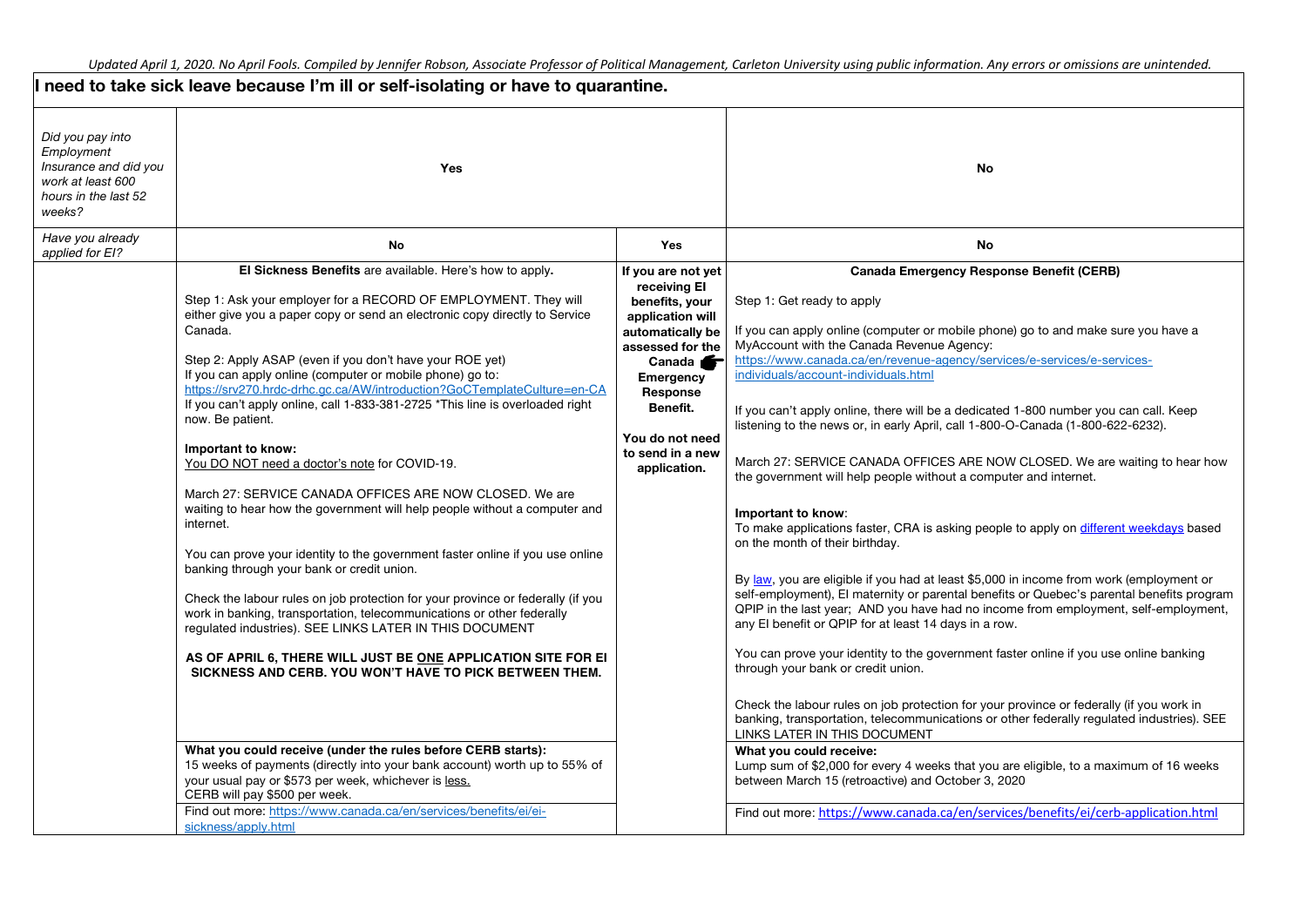| can't work because I'm caring for someone who is sick.                                                             |                                                                                                                                                                                                                                                                                                               |                                                                                                                                                                                                                                                                                                                                       |
|--------------------------------------------------------------------------------------------------------------------|---------------------------------------------------------------------------------------------------------------------------------------------------------------------------------------------------------------------------------------------------------------------------------------------------------------|---------------------------------------------------------------------------------------------------------------------------------------------------------------------------------------------------------------------------------------------------------------------------------------------------------------------------------------|
| Did you pay into<br><b>Employment Insurance</b><br>and did you work at<br>least 600 hours in the<br>last 52 weeks? | Yes and I'm caring for someone who is critically ill                                                                                                                                                                                                                                                          | No                                                                                                                                                                                                                                                                                                                                    |
|                                                                                                                    | You could apply for El Caregiver Benefits (if someone is critically ill)                                                                                                                                                                                                                                      | <b>Canada Emergency Response Benefit (CERB)</b>                                                                                                                                                                                                                                                                                       |
|                                                                                                                    | Step 1: Ask your employer for a RECORD OF EMPLOYMENT. They will either give<br>you a paper copy or send an electronic copy directly to Service Canada.                                                                                                                                                        | Step 1: Get ready to apply                                                                                                                                                                                                                                                                                                            |
|                                                                                                                    | Step 2: Apply ASAP (even if you don't have your ROE yet)                                                                                                                                                                                                                                                      | If you can apply online (computer or mobile phone) go to and make sure you have a<br>MyAccount with the Canada Revenue Agency:                                                                                                                                                                                                        |
|                                                                                                                    | If you can apply online (computer or mobile phone) go to:<br>https://srv270.hrdc-drhc.gc.ca/AW/introduction?GoCTemplateCulture=en-CA                                                                                                                                                                          | https://www.canada.ca/en/revenue-agency/services/e-services/e-services-<br>individuals/account-individuals.html                                                                                                                                                                                                                       |
|                                                                                                                    | If you can't apply online, call 1-833-381-2725 *This line is overloaded right now. Be<br>patient.                                                                                                                                                                                                             | If you can't apply online, there will be a dedicated 1-800 number you can call. Keep<br>listening to the news or, in early April, call 1-800-O-Canada (1-800-622-6232).                                                                                                                                                               |
|                                                                                                                    | March 27: SERVICE CANADA OFFICES ARE NOW CLOSED. We are waiting to hear<br>how the government will help people without a computer and internet.                                                                                                                                                               | March 27: SERVICE CANADA OFFICES ARE NOW CLOSED. We are waiting to hear how<br>the government will help people without a computer and internet.                                                                                                                                                                                       |
|                                                                                                                    | Important to know:<br>You can prove your identity to the government faster online if you use online banking<br>through your bank or credit union.                                                                                                                                                             | Important to know:<br>To make applications faster, CRA is asking people to apply on different weekdays based on<br>the month of their birthday.                                                                                                                                                                                       |
|                                                                                                                    |                                                                                                                                                                                                                                                                                                               | You DO NOT need a doctor's note for COVID-19.                                                                                                                                                                                                                                                                                         |
|                                                                                                                    | Check the labour rules on job protection for your province or federally (if you work in<br>banking, transportation, telecommunications or other federally regulated industries).<br>** SEE LINKS ON THE LAST PAGE<br>You can ask your employer if they offer paid family leave or will top-up the El benefit. | By law, you are eligible if you had at least \$5,000 in income from work (employment or self-<br>employment), El maternity or parental benefits or Quebec's parental benefits program QPIP<br>in the last year; AND you have had no income from employment, self-employment, any El<br>benefit or QPIP for at least 14 days in a row. |
|                                                                                                                    |                                                                                                                                                                                                                                                                                                               | You can prove your identity to the government faster online if you use online banking<br>through your bank or credit union.                                                                                                                                                                                                           |
|                                                                                                                    |                                                                                                                                                                                                                                                                                                               | Check the labour rules on job protection for your province or federally (if you work in<br>banking, transportation, telecommunications or other federally regulated industries).<br>SEE LINKS LATER IN THIS DOCUMENT                                                                                                                  |
|                                                                                                                    | What you could receive:                                                                                                                                                                                                                                                                                       | What you could receive:                                                                                                                                                                                                                                                                                                               |
|                                                                                                                    | Between 15 and 35 weeks of payments (directly into your bank account) worth up to<br>55% of your usual pay or \$573 per week, whichever is less.                                                                                                                                                              |                                                                                                                                                                                                                                                                                                                                       |
|                                                                                                                    |                                                                                                                                                                                                                                                                                                               | Lump sum of \$2,000 for every 4 weeks that you are eligible, to a maximum of 16 weeks                                                                                                                                                                                                                                                 |
|                                                                                                                    | Find out more: https://www.canada.ca/en/services/benefits/ei/caregiving/apply.html                                                                                                                                                                                                                            | between March 15 (retroactive) and October 3, 2020<br>Find out more: https://www.canada.ca/en/services/benefits/ei/cerb-application.html                                                                                                                                                                                              |
|                                                                                                                    |                                                                                                                                                                                                                                                                                                               |                                                                                                                                                                                                                                                                                                                                       |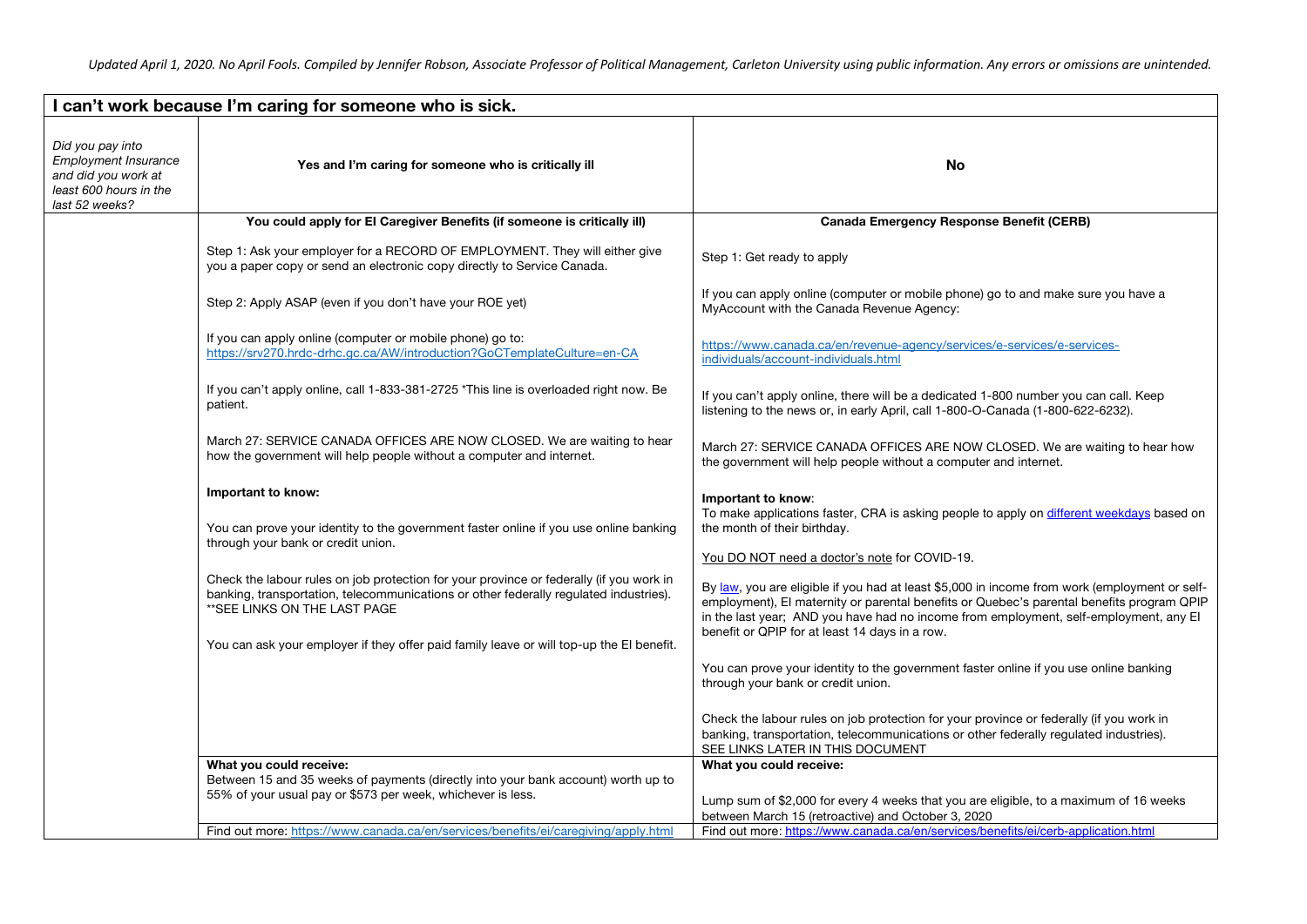| I've been laid off.                                                                                       |                                                                                                                                                                                                                                                                                                                                                                           |                                                                                                                                                                                                                                                                                                                                                                                                                                                                      |
|-----------------------------------------------------------------------------------------------------------|---------------------------------------------------------------------------------------------------------------------------------------------------------------------------------------------------------------------------------------------------------------------------------------------------------------------------------------------------------------------------|----------------------------------------------------------------------------------------------------------------------------------------------------------------------------------------------------------------------------------------------------------------------------------------------------------------------------------------------------------------------------------------------------------------------------------------------------------------------|
| Did you pay into<br>Employment<br>Insurance and did you<br>work about 700 hours*<br>in the last 52 weeks? | Yes                                                                                                                                                                                                                                                                                                                                                                       | <b>No</b>                                                                                                                                                                                                                                                                                                                                                                                                                                                            |
|                                                                                                           | You could apply for El Regular Benefits, see below                                                                                                                                                                                                                                                                                                                        | <b>Canada Emergency Relief Benefit</b>                                                                                                                                                                                                                                                                                                                                                                                                                               |
|                                                                                                           | IF YOU HAVE ALREADY APPLIED FOR EI REGULAR BENEFITS BUT ARE NOT<br>YET RECEIVING BENEFITS, YOU WILL AUTOMATICALLY BE ASSESSED FOR<br>THE CERB<br>Step 1: Ask your employer for a RECORD OF EMPLOYMENT. They will either give<br>you a paper copy or send an electronic copy directly to Service Canada.                                                                   | Step 1: Get ready to apply<br>If you can apply online (computer or mobile phone) go to and make sure you have a<br>MyAccount with the Canada Revenue Agency:<br>https://www.canada.ca/en/revenue-agency/services/e-services/e-services-<br>individuals/account-individuals.html                                                                                                                                                                                      |
|                                                                                                           | Step 2: Apply ASAP (even if you don't have your ROE yet)                                                                                                                                                                                                                                                                                                                  |                                                                                                                                                                                                                                                                                                                                                                                                                                                                      |
|                                                                                                           | If you can apply online (computer or mobile phone) go to:<br>https://www.canada.ca/en/services/benefits/privacy-notice.html                                                                                                                                                                                                                                               | If you can't apply online, there will be a dedicated 1-800 number you can call. Keep<br>listening to the news or, in early April, call 1-800-O-Canada (1-800-622-6232).                                                                                                                                                                                                                                                                                              |
|                                                                                                           | If you can't apply online, call 1-800-O-Canada (1-800-622-6232).                                                                                                                                                                                                                                                                                                          | March 27: SERVICE CANADA OFFICES ARE NOW CLOSED. We are waiting to hear how<br>the government will help people without a computer and internet.                                                                                                                                                                                                                                                                                                                      |
|                                                                                                           | March 27: SERVICE CANADA OFFICES ARE NOW CLOSED. We are waiting to hear<br>how the government will help people without a computer and internet.                                                                                                                                                                                                                           | Important to know:<br>To make applications faster, CRA is asking people to apply on different weekdays based on<br>the month of their birthday.                                                                                                                                                                                                                                                                                                                      |
|                                                                                                           | Important to know:<br>You can prove your identity to the government faster online if you use online banking<br>through your bank or credit union.<br>Check the labour rules on job protection for your province or federally (if you work in<br>banking, transportation, telecommunications or other federally regulated industries).<br>SEE LINKS LATER IN THIS DOCUMENT | By law, you are eligible if you had at least \$5,000 in income from work (employment or self-<br>employment), El maternity or parental benefits or Quebec's parental benefits program QPIP<br>in the last year; AND you have had no income from employment, self-employment, any El<br>benefit or QPIP for at least 14 days in a row.<br>You can prove your identity to the government faster online if you use online banking<br>through your bank or credit union. |
|                                                                                                           | AS OF APRIL 6, THERE WILL JUST BE ONE APPLICATION SITE FOR EI AND<br>CERB. YOU WON'T HAVE TO PICK BETWEEN THEM.                                                                                                                                                                                                                                                           | Check the labour rules on job protection for your province or federally (if you work in<br>banking, transportation, telecommunications or other federally regulated industries).<br>SEE LINKS LATER IN THIS DOCUMENT                                                                                                                                                                                                                                                 |
|                                                                                                           | What you could receive (under the rules before CERB starts):<br>Between 14 and 45 weeks of payments (directly into your bank account) worth up to<br>55% of your pay in your last job or \$573 per week, whichever is less.<br>CERB will pay \$500. If you need to, you can move onto EI regular benefits when<br>CERB runs out.                                          | What you could receive:<br>Lump sum of \$2,000 for every 4 weeks that you are eligible, to a maximum of 16 weeks<br>between March 15 (retroactive) and October 3, 2020                                                                                                                                                                                                                                                                                               |
|                                                                                                           | Find out more:<br>https://www.canada.ca/en/services/benefits/ei/ei-regular-benefit.html                                                                                                                                                                                                                                                                                   | Find out more: https://www.canada.ca/en/services/benefits/ei/cerb-application.html                                                                                                                                                                                                                                                                                                                                                                                   |
|                                                                                                           |                                                                                                                                                                                                                                                                                                                                                                           |                                                                                                                                                                                                                                                                                                                                                                                                                                                                      |

\*The exact hours depends on where you live. If you have access to a computer or mobile phone, use this search tool to find out the rules where you live: https://srv129.services.gc.ca/ei\_regions/eng/postalcode\_search.aspx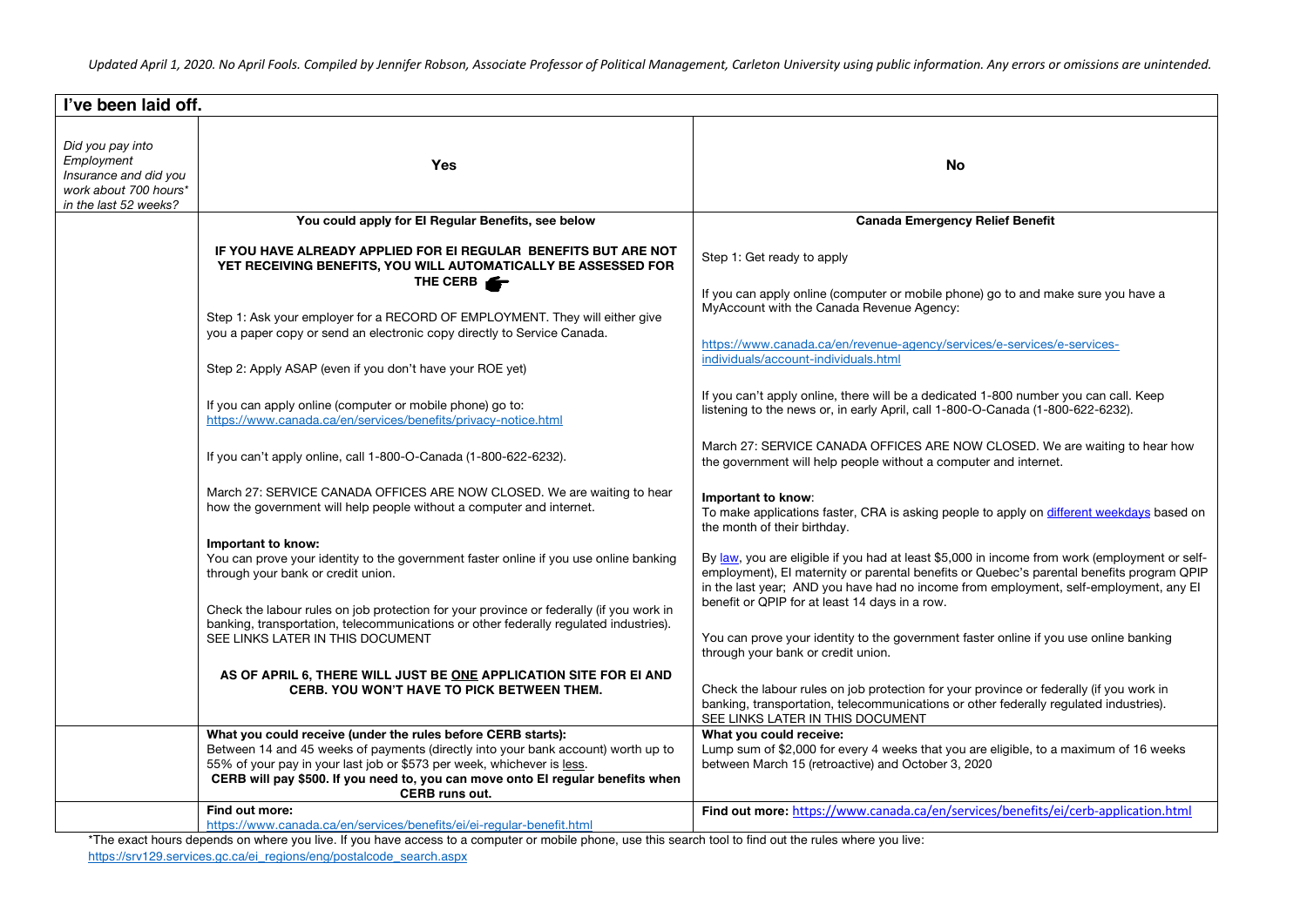| I am at home because my kids cannot go to school or daycare. I need money to make ends meet.                                                                                                                                                                                                                                                                                                                                                                                                                                                                               |                                                                                                                                                                                      |  |
|----------------------------------------------------------------------------------------------------------------------------------------------------------------------------------------------------------------------------------------------------------------------------------------------------------------------------------------------------------------------------------------------------------------------------------------------------------------------------------------------------------------------------------------------------------------------------|--------------------------------------------------------------------------------------------------------------------------------------------------------------------------------------|--|
| Make sure you're getting your Canada Child Benefit<br>In May, the federal government will automatically pay a lump sum top-up to your Canada Child<br>Benefit (CCB).*<br>Step 1: Get ready to apply<br>Step 1: Check your bank account to make sure that you're getting CCB.<br>If you can apply online (computer or mobile phone) go to and make sure you have a<br>If yes - you're all set. You'll be getting an extra payment with your CCB in May.<br>MyAccount with the Canada Revenue Agency:                                                                        | <b>Canada Emergency Response Benefit</b>                                                                                                                                             |  |
| If no - Did you file a tax return for 2018?<br>https://www.canada.ca/en/revenue-agency/services/e-services/e-services-<br>Yes I did - If you have a computer or a mobile phone, you can also check to see if you are getting the<br>individuals/account-individuals.html<br>benefit or apply to get the benefit here: https://www.canada.ca/en/revenue-agency/services/e-services/e-<br>services-individuals/account-individuals.html<br>If you can't apply online, there will be a dedicated 1-800 number you can call. Keep                                              |                                                                                                                                                                                      |  |
| listening to the news or, in early April, call 1-800-O-Canada (1-800-622-6232).<br>No I didn't – Step 2: You (and your spouse if you have one) need to file a tax return ASAP and then apply<br>unless CRA already knows you have kids.                                                                                                                                                                                                                                                                                                                                    |                                                                                                                                                                                      |  |
| the government will help people without a computer and internet.<br>If you can file a return by yourself using a computer, look for free software certified by the Canada<br>Revenue Agency: https://www.canada.ca/en/revenue-agency/services/e-services/e-services-                                                                                                                                                                                                                                                                                                       | March 27: SERVICE CANADA OFFICES ARE NOW CLOSED. We are waiting to hear how                                                                                                          |  |
| Important to know:<br>individuals/netfile-overview/certified-software-netfile-program.html<br>Have you ever received child benefits before and does CRA know you have kids? If not, after you file your<br>the month of their birthday.<br>return, if you still have computer or mobile access, apply for the CCB online at:<br>https://www.canada.ca/en/revenue-agency/services/e-services/e-services-individuals/account-                                                                                                                                                | To make applications faster, CRA is asking people to apply on different weekdays based on                                                                                            |  |
| individuals.html<br>If you need help to file your taxes, the agencies that do free income tax clinics are working to find ways to<br>employment), El maternity or parental benefits or Quebec's parental benefits program<br>help without breaking public health orders on COVID-19. You can try contacting a clinic near you by<br>searching online at: https://www.canada.ca/en/revenue-agency/services/tax/individuals/community-<br>any El benefit or QPIP for at least 14 days in a row.<br>volunteer-income-tax-program.html or call 1-800-O-Canada (1-800-622-6232) | By law, you are eligible if you had at least \$5,000 in income from work (employment or self-<br>QPIP in the last year; AND you have had no income from employment, self-employment, |  |
| March 27: SERVICE CANADA OFFICES ARE NOW CLOSED. We are waiting to hear how the government<br>credit union.<br>will help people without a computer and internet.                                                                                                                                                                                                                                                                                                                                                                                                           | You can prove your identity faster online if you use online banking through your bank or                                                                                             |  |
| Check the labour rules on job protection for your province or federally (if you work in<br>Important to know:<br>banking, transportation, telecommunications or other federally regulated industries).<br>You can prove your identity faster online for tax-filing and applications for the CCB if you use online<br>SEE LINKS LATER IN THIS DOCUMENT<br>banking through your bank or credit union.                                                                                                                                                                        |                                                                                                                                                                                      |  |
| Check the labour rules on job protection for your province or federally (if you work in banking,<br>new federal wage subsidy to keep you on the payroll while you work different hours or<br>transportation, telecommunications or other federally regulated industries). **SEE LINKS ON THE LAST<br>work from home. Your employer can find out about that subsidy here:<br>PAGE<br>https://www.canada.ca/en/department-finance/news/2020/03/canadas-covid-19-<br>economic-response-plan-support-for-canadians-and-businesses.html                                         | If you have an employer, you can ask them if they offer paid family leave, or will use the                                                                                           |  |
| You can ask your employer if they offer paid family leave or are considering the new federal wage subsidy<br>to keep you on the payroll. Your employer can find out about that subsidy here:<br>https://www.canada.ca/en/department-finance/news/2020/03/canadas-covid-19-economic-response-                                                                                                                                                                                                                                                                               |                                                                                                                                                                                      |  |
| plan-support-for-canadians-and-businesses.html                                                                                                                                                                                                                                                                                                                                                                                                                                                                                                                             |                                                                                                                                                                                      |  |
| What you could receive:<br>What you could receive:                                                                                                                                                                                                                                                                                                                                                                                                                                                                                                                         |                                                                                                                                                                                      |  |
| Up to \$550 per month per child plus provincial amounts.*<br>between March 15 (retroactive) and October 3, 2020                                                                                                                                                                                                                                                                                                                                                                                                                                                            | Lump sum of \$2,000 for every 4 weeks that you are eligible, to a maximum of 16 weeks                                                                                                |  |
| Find out more: https://www.canada.ca/en/services/benefits/ei/cerb-application.html<br><b>Find out more:</b> https://www.canada.ca/en/services/benefits/ei/caregiving/apply.html<br>The exact amount depends on which province or territory you live in and how many children you have If you have access to a computer or mobile phone, use this opline calculator to find out the amount for your                                                                                                                                                                         |                                                                                                                                                                                      |  |

\*The exact amount depends on which province or territory you live in and how many children you have. If you have access to a computer or mobile phone, use this online calculator to find out the amount for your family: https://www.canada.ca/en/revenue-agency/services/child-family-benefits/child-family-benefits-calculator.html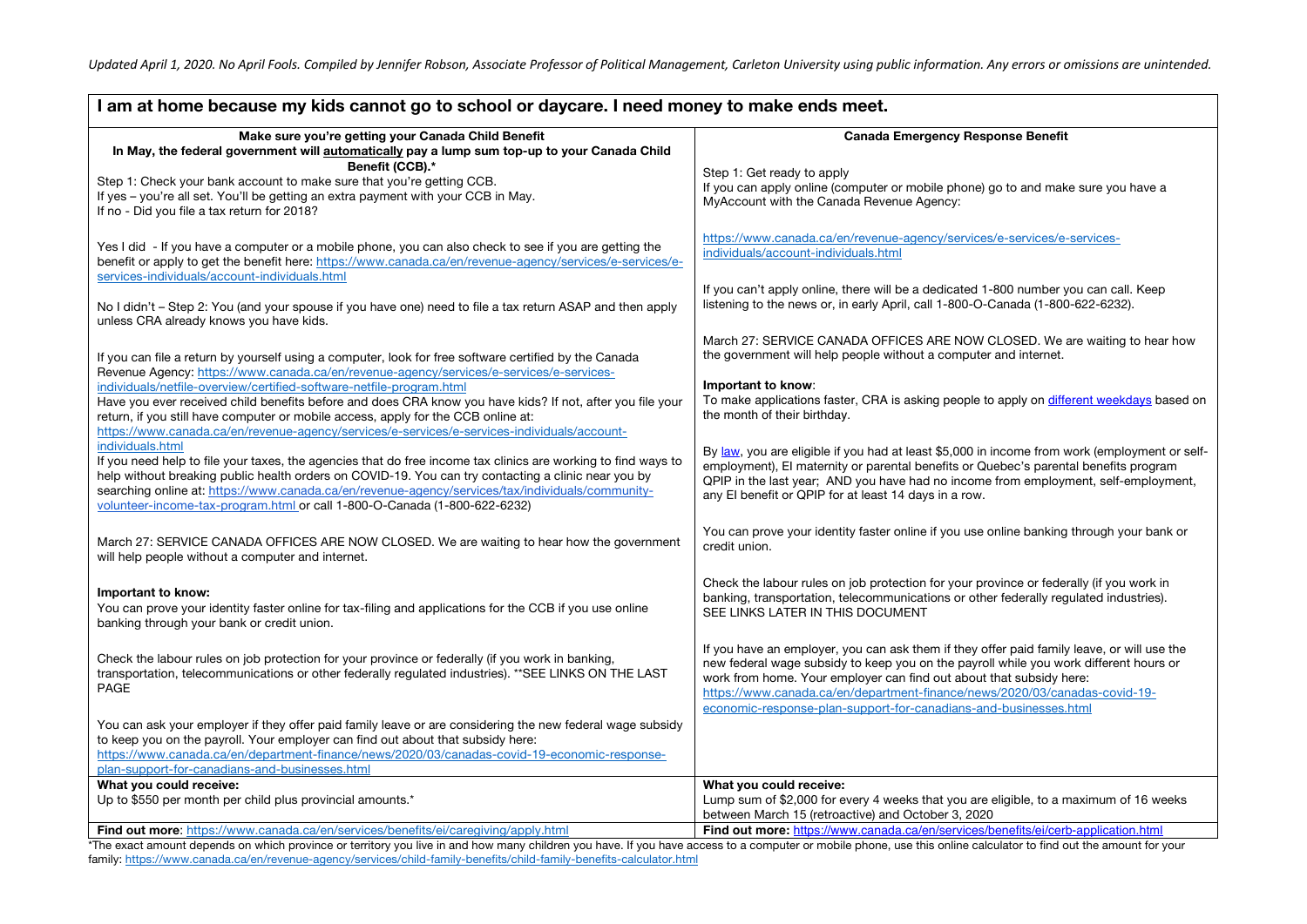| My employer can't pay me but I haven't been laid off                                                                                                                                                                                                                                                                                                                                                                                                         |                                                                                                                                                                                                                                                                                                                                       |  |  |
|--------------------------------------------------------------------------------------------------------------------------------------------------------------------------------------------------------------------------------------------------------------------------------------------------------------------------------------------------------------------------------------------------------------------------------------------------------------|---------------------------------------------------------------------------------------------------------------------------------------------------------------------------------------------------------------------------------------------------------------------------------------------------------------------------------------|--|--|
| <b>Wage Subsidy for Employers</b>                                                                                                                                                                                                                                                                                                                                                                                                                            | <b>Canada Emergency Response Benefit</b>                                                                                                                                                                                                                                                                                              |  |  |
| Ask your employer if they have looked at the temporary federal Canada Emergency Wage Subsidy.<br>More information applications is coming soon:<br>What we know now is:                                                                                                                                                                                                                                                                                       | Step 1: Get ready to apply<br>If you can apply online (computer or mobile phone) go to and make sure you have a MyAccount<br>with the Canada Revenue Agency:                                                                                                                                                                          |  |  |
| Employers will get a subsidy of up to 75% if they continue to pay their employees, including<br>$\bullet$<br>new employees.<br>The subsidy for an employee can't be more than \$847 per week.<br>$\bullet$<br>The subsidy will cover up to 12 weeks between March 15 and June 6, 2020.<br>$\bullet$<br>Employers have to have had a 30% decline in revenues because of the pandemic. The<br>$\bullet$<br>number of employees is not part of the eligibility. | https://www.canada.ca/en/revenue-agency/services/e-services/e-services-individuals/account-<br>individuals.html<br>If you can't apply online, there will be a dedicated 1-800 number you can call. Keep listening to the<br>news or, in early April, call 1-800-O-Canada (1-800-622-6232).                                            |  |  |
| Eligible employers are private corporations, non-profits and charities.<br>$\bullet$<br>Employers will apply through the Canada Revenue Agency My Business Account portal.<br>$\bullet$<br>Employers cannot get the Wage Subsidy for workers who are getting the CERB<br>$\bullet$                                                                                                                                                                           | March 27: SERVICE CANADA OFFICES ARE NOW CLOSED. We are waiting to hear how the<br>government will help people without a computer and internet.                                                                                                                                                                                       |  |  |
|                                                                                                                                                                                                                                                                                                                                                                                                                                                              | Important to know:<br>To make applications faster, CRA is asking people to apply on different weekdays based on the<br>month of their birthday.                                                                                                                                                                                       |  |  |
|                                                                                                                                                                                                                                                                                                                                                                                                                                                              | By law, you are eligible if you had at least \$5,000 in income from work (employment or self-<br>employment), El maternity or parental benefits or Quebec's parental benefits program QPIP in the<br>last year; AND you have had no income from employment, self-employment, any El benefit or QPIP<br>for at least 14 days in a row. |  |  |
|                                                                                                                                                                                                                                                                                                                                                                                                                                                              | You can prove your identity to the government faster online if you use online banking through your<br>bank or credit union.                                                                                                                                                                                                           |  |  |
|                                                                                                                                                                                                                                                                                                                                                                                                                                                              | Check the labour rules on job protection for your province or federally (if you work in banking,<br>transportation, telecommunications or other federally regulated industries).<br>SEE LINKS LATER IN THIS DOCUMENT                                                                                                                  |  |  |
|                                                                                                                                                                                                                                                                                                                                                                                                                                                              | What you could receive:<br>Lump sum of \$2,000 for every 4 weeks that you are eligible, to a maximum of 16 weeks between<br>March 15 (retroactive) and October 3, 2020                                                                                                                                                                |  |  |
| Find out more:<br>https://www.canada.ca/en/department-finance/economic-response-plan.html                                                                                                                                                                                                                                                                                                                                                                    | Find out more: https://www.canada.ca/en/services/benefits/ei/cerb-application.html                                                                                                                                                                                                                                                    |  |  |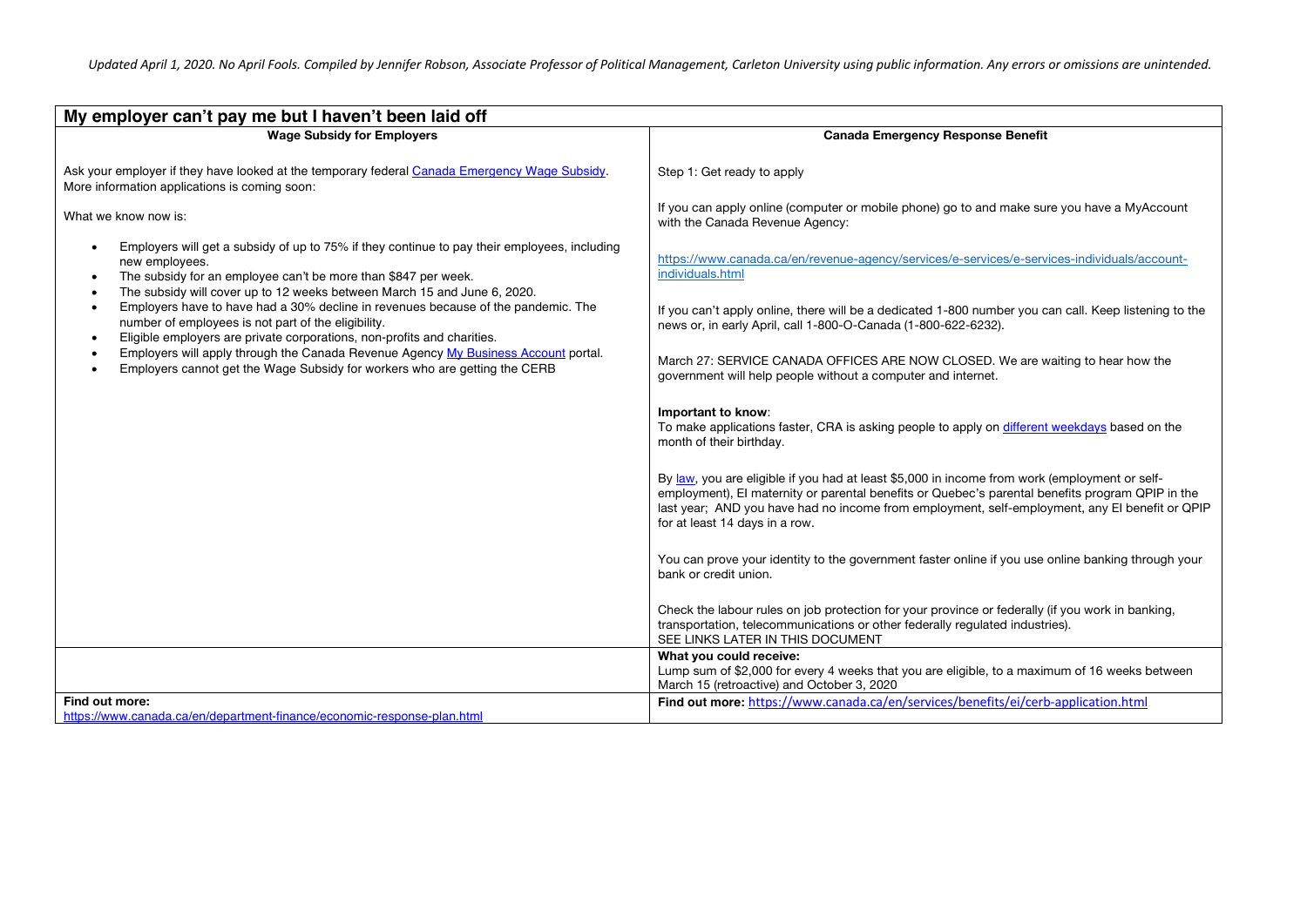| I'm not sure that my employer is following the rules.                                                                                              |                                                                                                                                                                                |  |
|----------------------------------------------------------------------------------------------------------------------------------------------------|--------------------------------------------------------------------------------------------------------------------------------------------------------------------------------|--|
| Do you work in any of the following? :                                                                                                             | If you work for another kind of employer, you should be covered by provincial or territorial rules. Check the links or<br>call the toll-free numbers below for where you live: |  |
| A bank<br>$\bullet$<br>Air transportation including airlines and airports                                                                          | Alberta: https://www.alberta.ca/employment-standards.aspx Phone: 1-877-427-3731                                                                                                |  |
| Telephone, cable or tv services<br>Radio or TV<br>Marine shipping or ports<br>٠                                                                    | B.C.: https://www2.gov.bc.ca/gov/content/employment-business/employment-standards-advice/employment-<br>standards Phone: 1-833-236-3700                                        |  |
| Rail or road transportation across provincial borders<br>Other federally-regulated work:<br>https://www.canada.ca/en/employment-social-            | Manitoba: https://www.gov.mb.ca/labour/standards/index.html Phone: 1-800-821-4307                                                                                              |  |
| development/programs/employment-equity/regulated-<br>industries/apply-labour-standards.html                                                        | New Brunswick: https://www2.gnb.ca/content/gnb/en/departments/post-<br>secondary education training and labour/People/content/EmploymentStandards.html Phone: 1-888-452-2687   |  |
| If yes, you are likely covered by the federal labour code.                                                                                         | Newfoundland and Labrador: https://www.gov.nl.ca/aesl/labour/<br>Phone: 1-877-563-1063                                                                                         |  |
| You can find out more about your rights here:<br>https://www.canada.ca/en/employment-social-development/services/labour-<br>standards/reports.html | N.W.T: https://www.ece.gov.nt.ca/en/services/employment-standards<br>Phone: 1(888) 700-5707                                                                                    |  |
|                                                                                                                                                    | Nova Scotia: https://novascotia.ca/lae/employmentrights/ Phone: 1-888-315-0110                                                                                                 |  |
| If you have more questions, call 1-800-O-Canada (1-800-622-6232)                                                                                   | Nunavut: http://nu-lsco.ca/ Phone: 1-877-806-8402                                                                                                                              |  |
|                                                                                                                                                    | Ontario: https://www.ontario.ca/page/ministry-labour-training-skills-development<br>Phone: 1-800-531-5551                                                                      |  |
|                                                                                                                                                    | P.E.I.: https://www.princeedwardisland.ca/en Phone: 1-800-333-4362                                                                                                             |  |
|                                                                                                                                                    | Québec: https://www.cnt.gouv.gc.ca/en/accueil/index.html  Phone: 1 844 838-0808                                                                                                |  |
|                                                                                                                                                    | Saskatchewan: https://www.saskatchewan.ca/business/employment-standards<br>Phone: (306) 787-2438 ** NOT TOLL-FREE                                                              |  |
|                                                                                                                                                    | Yukon: http://www.community.gov.yk.ca/es.html Phone: 1-800-661-0408 local 5944                                                                                                 |  |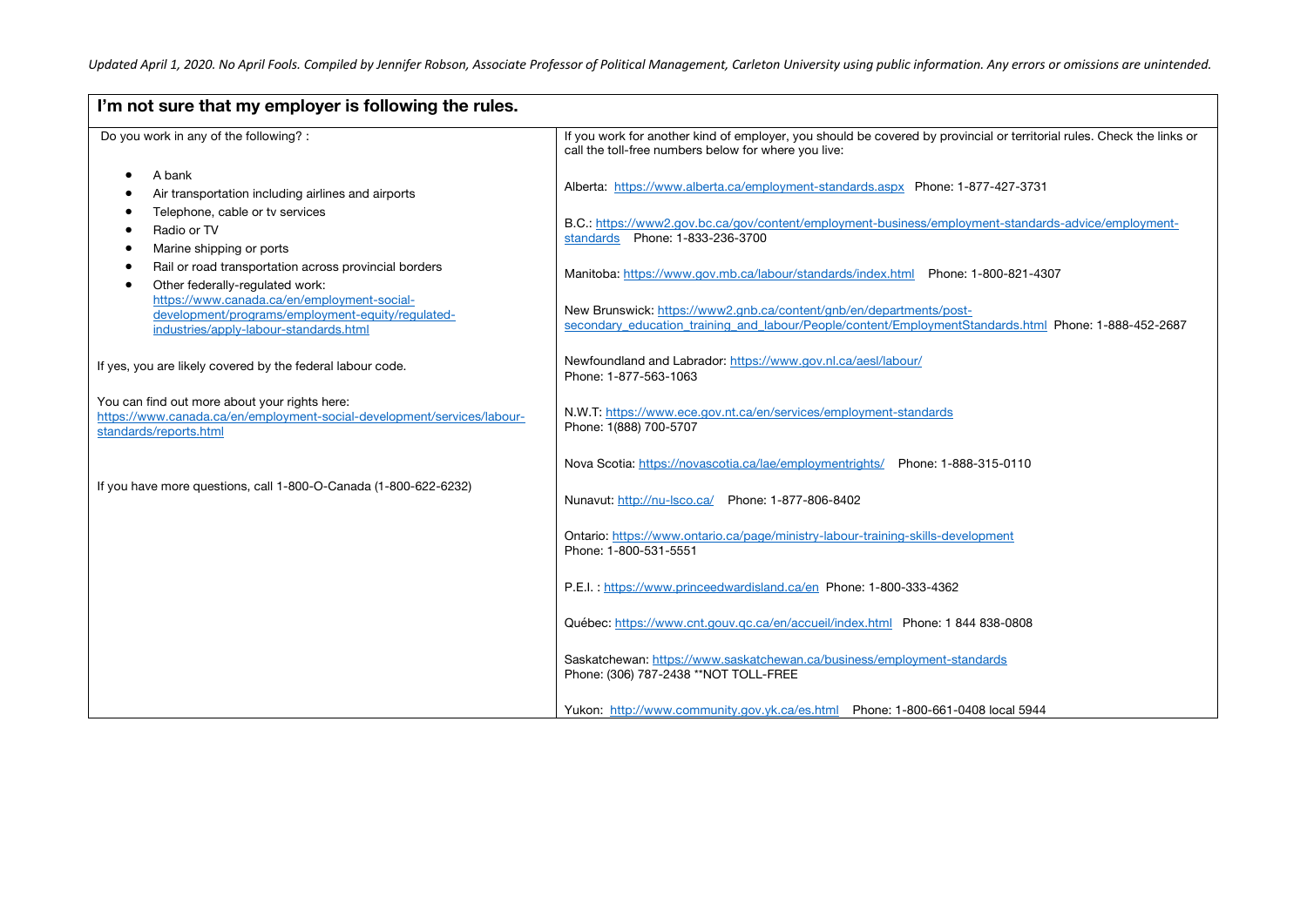| I'm self-employed. What income benefits can I get?                   |                                                                                                                                                                                                                                                                                                                                                                                      |  |  |
|----------------------------------------------------------------------|--------------------------------------------------------------------------------------------------------------------------------------------------------------------------------------------------------------------------------------------------------------------------------------------------------------------------------------------------------------------------------------|--|--|
| Do you pay yourself a salary with<br>payroll deductions including El | Yes: It sounds like you may be eligible for El Sickness benefits. See the information above.<br>No: You could apply for the Canada Emergency Response Benefit. See the information above.<br>AS OF APRIL 6, THERE WILL JUST BE ONE APPLICATION SITE FOR EI AND CERB. YOU WON'T HAVE TO PICK BETWEEN THEM.                                                                            |  |  |
| premiums?                                                            | Good to know: Self-employed workers can opt-in to Employment Insurance special benefits including Sickness benefits. But you have to pay-in for 12 months<br>before collecting benefits. If you have a computer, you can learn more about how to apply to be covered by the El special benefits here:<br>https://www.canada.ca/en/services/benefits/ei/ei-self-employed-workers.html |  |  |
|                                                                      | Yes: Make sure you are receiving any Canada Child Benefit and GST Credit that you are entitled to. These are going to be topped up soon. See the information<br>above.                                                                                                                                                                                                               |  |  |
| Do you have children?                                                | No: Depending on your income, you might still qualify for the GST Credit or the Canada Workers' Benefit. If you have a computer, you can check online here:<br>https://www.canada.ca/en/revenue-agency/services/child-family-benefits.html                                                                                                                                           |  |  |

| I'm a college or university student and I was counting on my summer job to pay tuition in the fall. What do I do? |                                                                                                                  |                                  |                                                                                                                                                                                                                                                                                                                                                                                                                                                                                                                                                                                                                                                                                                                                                                                                                                                                                                                                                                                                                                                                                                                                                                                                                 |
|-------------------------------------------------------------------------------------------------------------------|------------------------------------------------------------------------------------------------------------------|----------------------------------|-----------------------------------------------------------------------------------------------------------------------------------------------------------------------------------------------------------------------------------------------------------------------------------------------------------------------------------------------------------------------------------------------------------------------------------------------------------------------------------------------------------------------------------------------------------------------------------------------------------------------------------------------------------------------------------------------------------------------------------------------------------------------------------------------------------------------------------------------------------------------------------------------------------------------------------------------------------------------------------------------------------------------------------------------------------------------------------------------------------------------------------------------------------------------------------------------------------------|
| Did you work for pay (including self-                                                                             |                                                                                                                  |                                  |                                                                                                                                                                                                                                                                                                                                                                                                                                                                                                                                                                                                                                                                                                                                                                                                                                                                                                                                                                                                                                                                                                                                                                                                                 |
| employment or gig-work) in 2019 or in                                                                             | Yes                                                                                                              |                                  |                                                                                                                                                                                                                                                                                                                                                                                                                                                                                                                                                                                                                                                                                                                                                                                                                                                                                                                                                                                                                                                                                                                                                                                                                 |
| the last 12 months?                                                                                               |                                                                                                                  |                                  |                                                                                                                                                                                                                                                                                                                                                                                                                                                                                                                                                                                                                                                                                                                                                                                                                                                                                                                                                                                                                                                                                                                                                                                                                 |
| Did you make \$5K in that work                                                                                    |                                                                                                                  |                                  |                                                                                                                                                                                                                                                                                                                                                                                                                                                                                                                                                                                                                                                                                                                                                                                                                                                                                                                                                                                                                                                                                                                                                                                                                 |
| (including self-employment) or more                                                                               | Yes                                                                                                              | <b>No</b>                        | No, but I was planning to start working this summer.                                                                                                                                                                                                                                                                                                                                                                                                                                                                                                                                                                                                                                                                                                                                                                                                                                                                                                                                                                                                                                                                                                                                                            |
| in 2019 or in the last 12 months?                                                                                 |                                                                                                                  |                                  |                                                                                                                                                                                                                                                                                                                                                                                                                                                                                                                                                                                                                                                                                                                                                                                                                                                                                                                                                                                                                                                                                                                                                                                                                 |
| Since March 15, have you stopped                                                                                  |                                                                                                                  | No, I was only planning to start |                                                                                                                                                                                                                                                                                                                                                                                                                                                                                                                                                                                                                                                                                                                                                                                                                                                                                                                                                                                                                                                                                                                                                                                                                 |
| working for 14 days in a row?                                                                                     | Yes                                                                                                              | work in the summer               |                                                                                                                                                                                                                                                                                                                                                                                                                                                                                                                                                                                                                                                                                                                                                                                                                                                                                                                                                                                                                                                                                                                                                                                                                 |
|                                                                                                                   | You might be eligible for the<br><b>Canada Emergency Relief</b><br><b>Benefit.</b> See the information<br>above. | getting answers.                 | It sounds like you've had other resources to help you cover your essential costs like shelter, food and more. Are those<br>resources (help from parents, education savings, student loans) still available to you? Right now, most governments are<br>trying to help people in emergencies who have lost their regular income to support themselves and their families.<br>Have you considered applying for student financial assistance to help you with the costs of your education? You might be<br>able to get grants (you don't pay back at all) and low-cost loans (you don't pay back until you finish school) from the<br>Government of Canada or your province/territory. You can get more information here:<br>https://www.canada.ca/en/services/benefits/education/student-aid/grants-loans.html<br>Have you contacted the student financial office of your college or university to ask what they are doing to help students who<br>are worried about how to pay tuition and other fees? Look for the email address online because it is unlikely anyone is in the<br>campus office right now. You can also contact the student association of your university or college and ask for their help in |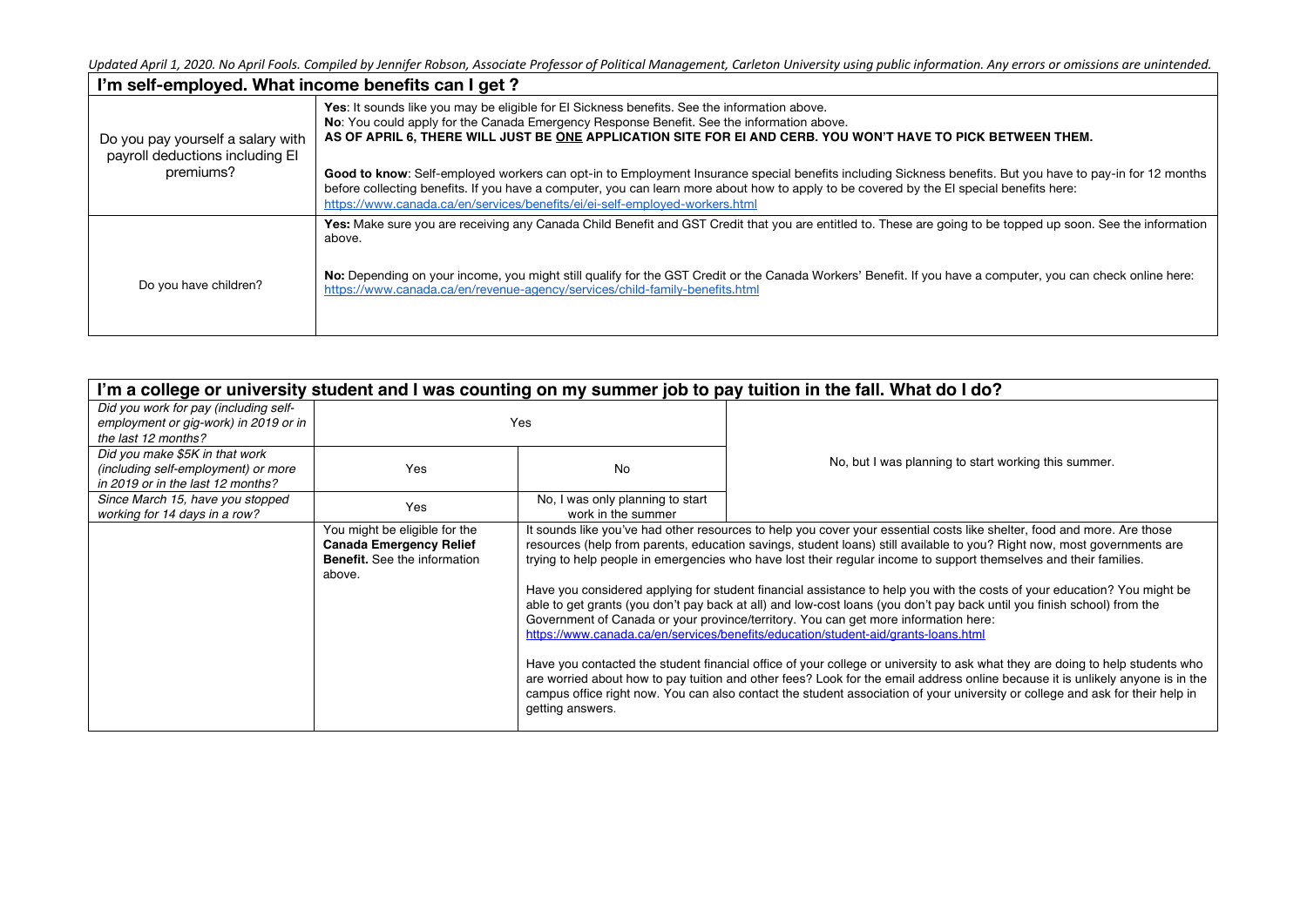|                                                                                                                                                                                                                                                                                                                                                                                                                                                                                                                                                                                                                                                                                                                                                                                                                                                                                                                                                                                                                                                                                                               | I'm having trouble keeping up with my rent. Is there help for me?                                                                                                                                                                                                                                                                                                                                                                                                                                                                                                                                                                                                                                                                                                                                                                                                                                                                                       |  |  |
|---------------------------------------------------------------------------------------------------------------------------------------------------------------------------------------------------------------------------------------------------------------------------------------------------------------------------------------------------------------------------------------------------------------------------------------------------------------------------------------------------------------------------------------------------------------------------------------------------------------------------------------------------------------------------------------------------------------------------------------------------------------------------------------------------------------------------------------------------------------------------------------------------------------------------------------------------------------------------------------------------------------------------------------------------------------------------------------------------------------|---------------------------------------------------------------------------------------------------------------------------------------------------------------------------------------------------------------------------------------------------------------------------------------------------------------------------------------------------------------------------------------------------------------------------------------------------------------------------------------------------------------------------------------------------------------------------------------------------------------------------------------------------------------------------------------------------------------------------------------------------------------------------------------------------------------------------------------------------------------------------------------------------------------------------------------------------------|--|--|
|                                                                                                                                                                                                                                                                                                                                                                                                                                                                                                                                                                                                                                                                                                                                                                                                                                                                                                                                                                                                                                                                                                               | The provincial government has put a moratorium on evictions for renters in apartments run by B.C. Housing and says they are working to make this happen for renters in affordable<br>and subsidized housing.<br>A new temporary rent supplement of \$500 will soon be available for low and moderate income renters. The money will be paid directly to landlords. Applications will be available<br>through the BC Ministry of Housing: https://www.bchousing.org/COVID-19                                                                                                                                                                                                                                                                                                                                                                                                                                                                             |  |  |
| <b>British</b><br>Columbia                                                                                                                                                                                                                                                                                                                                                                                                                                                                                                                                                                                                                                                                                                                                                                                                                                                                                                                                                                                                                                                                                    | This is the general information number for BC Housing: 1-866-465-6873<br>You might be able to get a very low-cost loan to cover your rent from a rent bank in:                                                                                                                                                                                                                                                                                                                                                                                                                                                                                                                                                                                                                                                                                                                                                                                          |  |  |
| Abbotsford, Mission, Chilliwack, Hope, Agassiz, Harrison: (604) 850-6639<br>٠<br>Richmond: (604) 279-7077<br>Kamloops, Ashcroft, Barriere, Cache Creek, Chase, Clearwater, Secwepemc First Nations, North Okanagan and Columbia-Shuswap Regional Districts : (250) 374-2119<br>Surrey, White Rock, Delta: (604) 596-2311<br>New Westminster: (604) 526-2522<br>$\bullet$<br>Sunshine Coast: (604) 885-5881, ext. 243<br>Vancouver: (604) 566-9685<br>Prince George: (250) 562 6325<br>North Vancouver: (604) 983-9488 ext. 316<br>Make sure you are getting the benefits (see above) that you are eligible for.<br>BC Hydro has help if you are having trouble paying your bill: https://www.bchydro.com/news/press_centre/news_releases/2020/bill-relief-covid-19.html<br>The BC Emergency Benefit for Workers will pay a one-time \$1,000 payment in May for people in BC getting EI or the CERB. Applications will open soon.<br>https://www2.gov.bc.ca/gov/content/employment-business/covid-19-financial-supports#BCEBW<br>BC has a toll-free number to connect you to the help you need: 1-888-268-4319 |                                                                                                                                                                                                                                                                                                                                                                                                                                                                                                                                                                                                                                                                                                                                                                                                                                                                                                                                                         |  |  |
| Alberta                                                                                                                                                                                                                                                                                                                                                                                                                                                                                                                                                                                                                                                                                                                                                                                                                                                                                                                                                                                                                                                                                                       | The provincial government has created a one-time emergency payment for emergency isolation support for workers until the federal benefits (see above) are running. More<br>information on how to apply will be coming soon.<br>You can have up to 90 days to pay your bills for electricity and natural gas without being cut-off.<br>The province has programs to help low-income renters, but it was under review before the current health emergency. It isn't clear whether new applications are being accepted but<br>you can call: 780-422-0122. If you have a computer, you can find out more here: https://www.alberta.ca/affordable-housing-programs.aspx<br>In Calgary, Momentum has offered micro-loans to renters to help them stay housed: 403.272.9323<br>This is the number for Alberta's information service for renters and landlords: 1-877-427-4088<br>Make sure you are getting the benefits (see above) that you are eligible for. |  |  |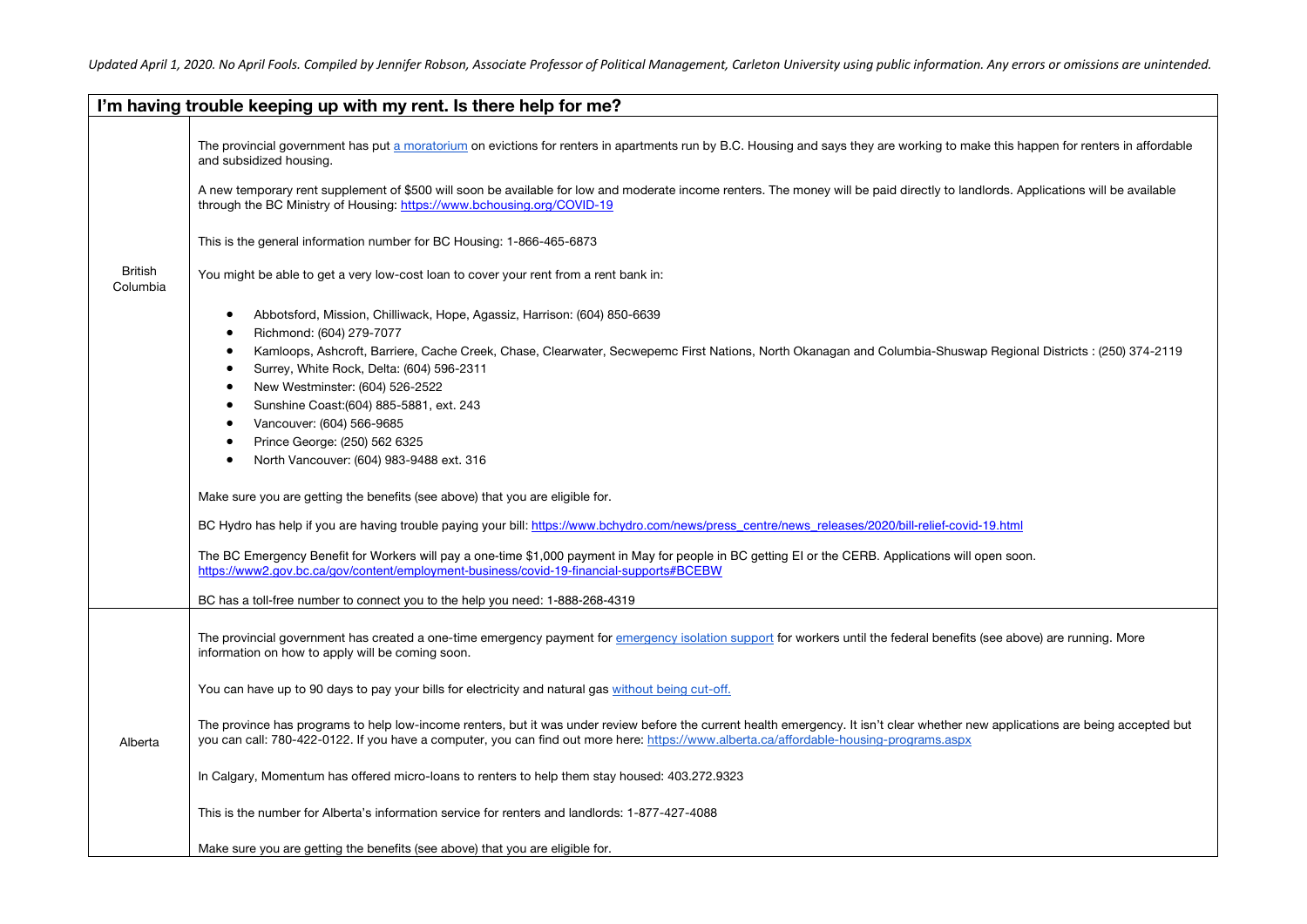|              | Updated April 1, 2020. No April Fools. Compiled by Jennifer Robson, Associate Professor of Political Management, Carleton University using public information. Any errors or omissions are unintended.                                                                                                                                    |
|--------------|-------------------------------------------------------------------------------------------------------------------------------------------------------------------------------------------------------------------------------------------------------------------------------------------------------------------------------------------|
|              | This is the number for Saskatchewan's Office of Residential Tenancies that handles tenants' rights:: (888) 215-2222                                                                                                                                                                                                                       |
|              | Saskatchewan has introduced a temporary benefit of up to \$900 to help workers without pay until the federal CERB (see above) is available. Find out more here:<br>https://www.saskatchewan.ca/government/health-care-administration-and-provider-resources/treatment-procedures-and-quidelines/emerging-public-health-issues/2019-novel- |
| Saskatchewan | coronavirus/covid-19-information-for-businesses-and-workers/support-for-workers/self-isolation-support-program                                                                                                                                                                                                                            |
|              | Make sure you are getting the benefits (see above) that you are eligible for.                                                                                                                                                                                                                                                             |
|              | You might be eligible for the provincial Rent Assist Program. Find out more here: https://www.gov.mb.ca/fs/eia/non rentassist facts.html<br>or call 1-877-587-6224                                                                                                                                                                        |
|              | The province has postponed eviction hearings and has suspended rent increases during the crisis.                                                                                                                                                                                                                                          |
| Manitoba     | You may be able to get help with utility bills through the Neighbours Helping Neighbours program: Phone: 204-949-2106.                                                                                                                                                                                                                    |
|              | This is the number for Manitoba's Residential Tenancies Branch that handles tenants' rights: 1-800-782-8403                                                                                                                                                                                                                               |
|              | Make sure you are getting the benefits (see above) that you are eligible for.                                                                                                                                                                                                                                                             |
|              | The province has suspended evictions (approving new ones or enforcing evictions) in the current health emergency.                                                                                                                                                                                                                         |
|              | This is the number for the Ontario Landlord Tenant Board that handles tenants' rights: 1-888-332-3234                                                                                                                                                                                                                                     |
| Ontario      | In some communities, you may be able to get a low-cost loan to help cover your rent:                                                                                                                                                                                                                                                      |
|              | London: (519) 964-3663 ext. 300                                                                                                                                                                                                                                                                                                           |
|              | Toronto: 416-924-2543<br>$\bullet$<br>see also: https://www.champlainhealthline.ca/listServices.aspx?id=10723<br>٠                                                                                                                                                                                                                        |
|              | Make sure you are getting the benefits (see above) that you are eligible for.                                                                                                                                                                                                                                                             |
|              |                                                                                                                                                                                                                                                                                                                                           |
|              | The province has suspended eviction orders in the current health emergency.                                                                                                                                                                                                                                                               |
|              | This is the number for the Régie du logement that handles tenants' rights:                                                                                                                                                                                                                                                                |
| Quebec       | in most of the province: 1 800 683-2245<br>in Montreal 514 873-2245                                                                                                                                                                                                                                                                       |
|              | The province is starting a Temporary Aid for Workers Program a one-time payment to help workers until the federal benefits (see above) are running. You can apply online or by                                                                                                                                                            |
|              | calling 1-800-863-6582<br>For questions about financial assistance, call: 1-877-644-4545                                                                                                                                                                                                                                                  |
|              | Make sure you are getting the benefits (see above) that you are eligible for.                                                                                                                                                                                                                                                             |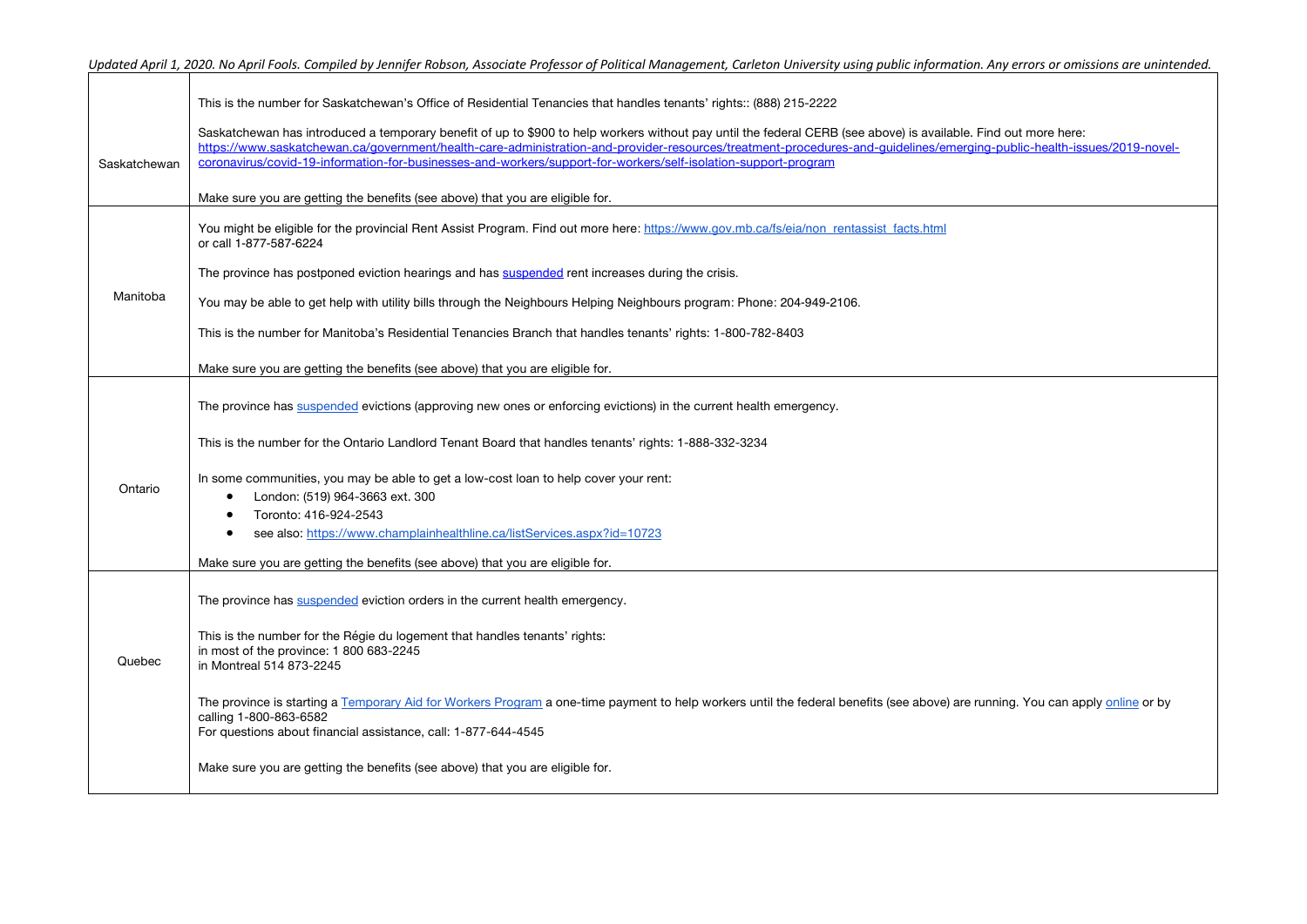|                              | The province has put a moratorium on evictions if you fall behind on rent.                                                                                                                                                                                     |
|------------------------------|----------------------------------------------------------------------------------------------------------------------------------------------------------------------------------------------------------------------------------------------------------------|
| <b>New Brunswick</b>         | This is the number for the Residential Tenancies Tribunal that handles tenants' rights: 1-888-762-8600                                                                                                                                                         |
|                              | You might be eligible for the Rent Supplement Assistance Program. Find out more here:<br>https://www2.qnb.ca/content/gnb/en/services/services renderer.8655.Rent Supplement Assistance Program.html#serviceDescription                                         |
|                              | Or call:                                                                                                                                                                                                                                                       |
|                              | 1-866-441-4341<br>1-866-441-4149<br>Chaleur<br>Acadian Peninsula<br>Restigouche<br>1-866-441-4245<br>Miramichi<br>1-866-441-4246<br>Edmundston<br>1-866-441-4249<br>Moncton<br>1-866-426-5191<br>Fredericton<br>1-866-441-4340<br>1-866-444-8838<br>Saint John |
|                              | Make sure you are getting the benefits (see above) that you are eligible for.                                                                                                                                                                                  |
| Nova Scotia                  | The province has issued a ban on evictions if you fall behind on rent.                                                                                                                                                                                         |
|                              | The province is topping-up payments to people getting income assistance from the Department of Community Services. This is automatic. People do not need to apply for the<br>top-up.                                                                           |
|                              | This is a link to information on tenants' rights in the province: https://beta.novascotia.ca/documents/residential-tenancy-guides                                                                                                                              |
|                              | This is the number for the Residential Tenancies program that handles tenants' rights: 1-800-670-4357                                                                                                                                                          |
|                              | Make sure you are getting the benefits (see above) that you are eligible for.                                                                                                                                                                                  |
| PEI                          | If you've been laid off, your employer can help you get a pre-paid gift card of \$100 for Sobeys. https://www.princeedwardisland.ca/en/service/employee-gift-card-program                                                                                      |
|                              | The province has started a Temporary Rental Assistance Benefit. You can call: 1-877-368-5770 to find out more.                                                                                                                                                 |
|                              | The Community Legal Information Association of PEI is available to help with rental housing questions and problems. 1-800-240-9798.                                                                                                                            |
|                              | The Island Regulatory and Appeals Commission handles tenants rights. They have said all eviction hearings are postponed until April 6. Their offices are closed but you can call<br>902-892-3501 if you have questions about your rights as a renter.          |
|                              | Make sure you are getting the benefits (see above) that you are eligible for.                                                                                                                                                                                  |
| Newfoundland and<br>Labrador | This is the toll-free number for all provincial government services 1-833-771-0696.                                                                                                                                                                            |
|                              | Service NL handle tenants' rights.                                                                                                                                                                                                                             |
|                              | The provincial legislature was sitting to pass a bill to prevent evictions due to COVID-19.                                                                                                                                                                    |
|                              | Make sure you are getting the benefits (see above) that you are eligible for.                                                                                                                                                                                  |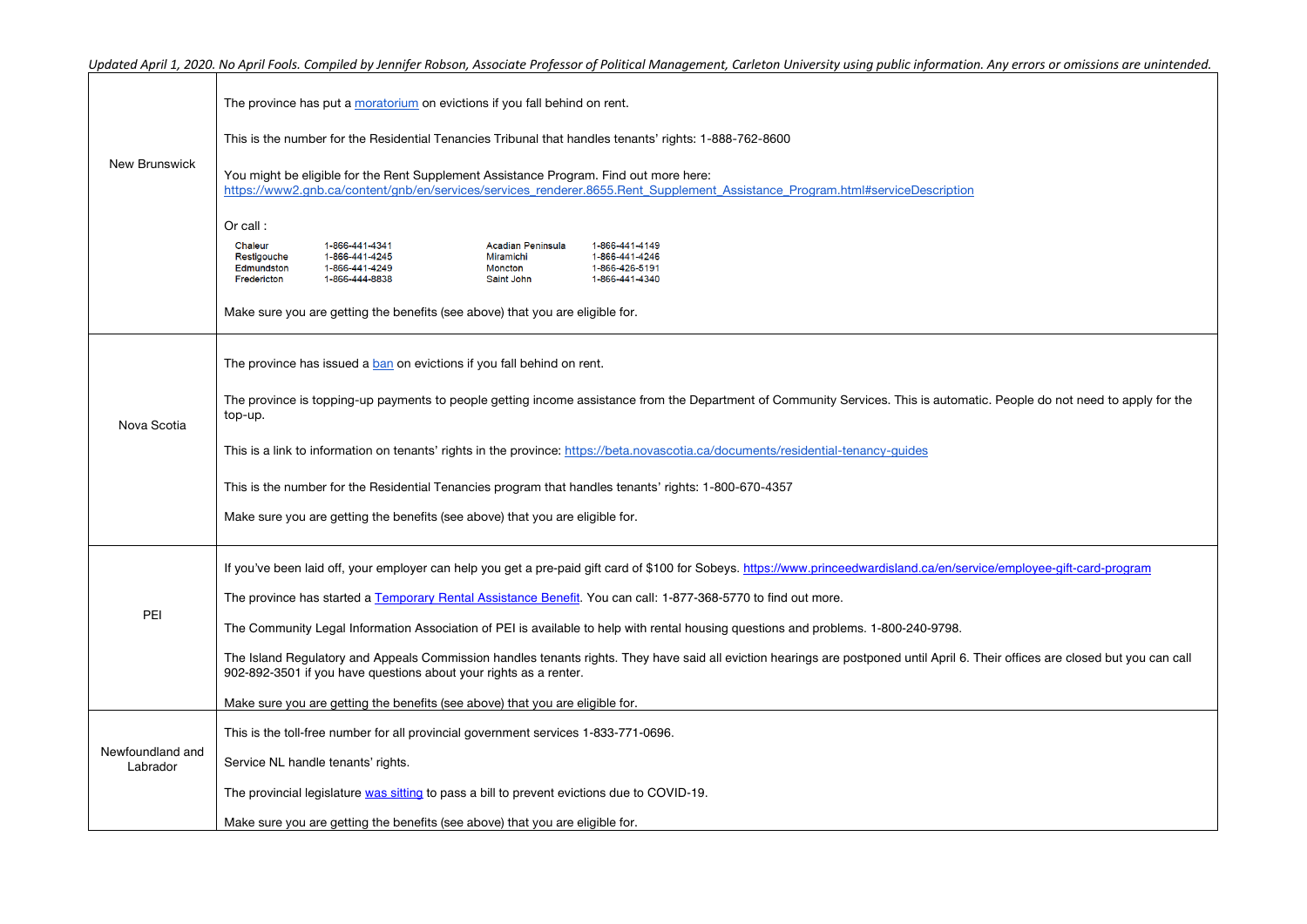| Yukon                     | The territorial government is responsible for tenants' rights.<br>You can reach the government at 1-800-661-0408<br>Make sure you are getting the benefits (see above) that you are eligible for.                                      |
|---------------------------|----------------------------------------------------------------------------------------------------------------------------------------------------------------------------------------------------------------------------------------|
| North West<br>Territories | The territorial Rental Office has suspended evictions hearings. If you have a question about tenants' rights, you can contact them at: 1-800-661-0760<br>Make sure you are getting the benefits (see above) that you are eligible for. |
| Nunavut                   | The Nunavut Residential Tenancies Office is responsible for tenants' rights. You can reach them at 1(877)279-2331<br>Make sure you are getting the benefits (see above) that you are eligible for.                                     |